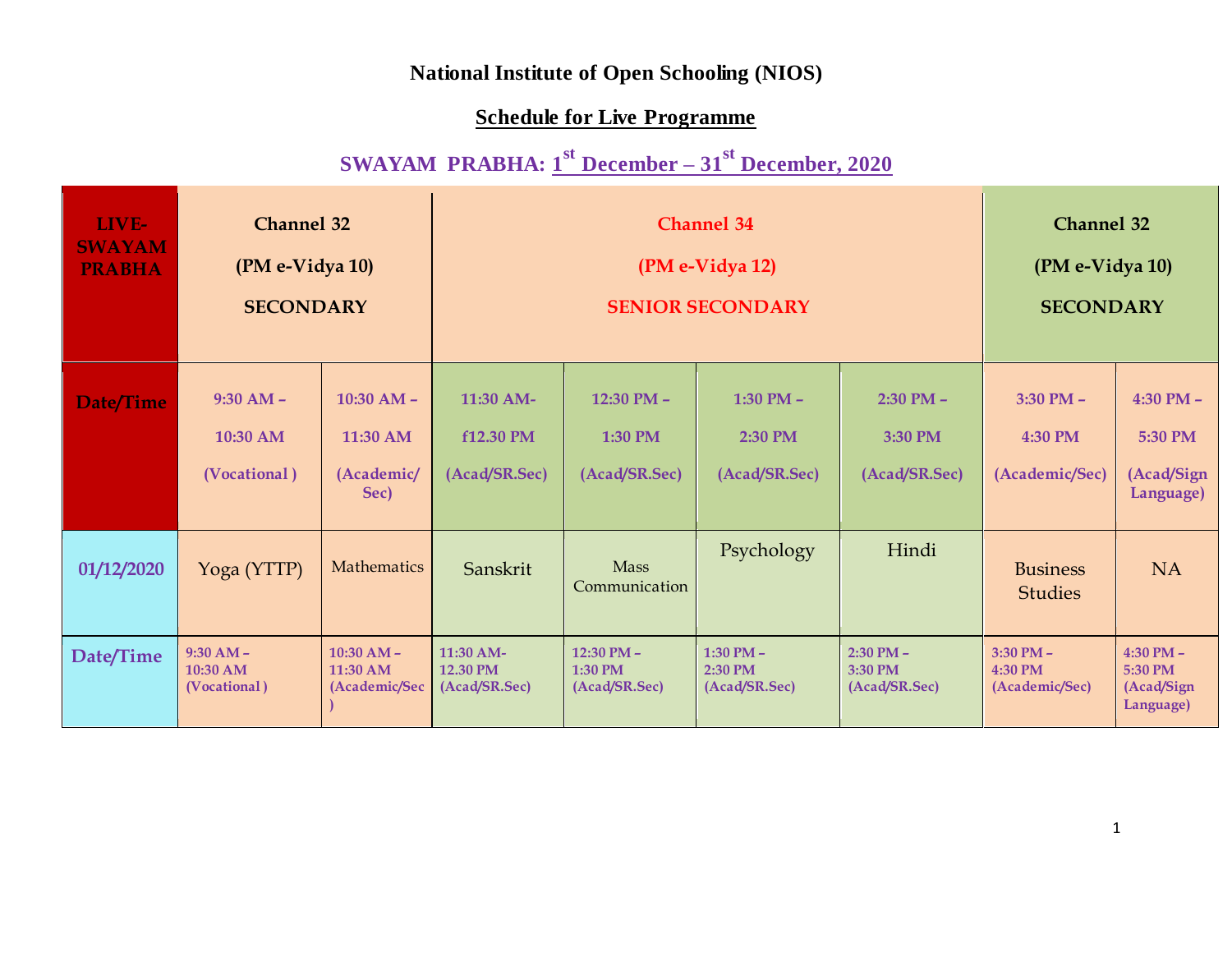| 02/12/2020 | Yoga (YTTP)                             | Science and<br>Technology                      | Urdu                                          | <b>ECCE</b>                            | Physics                                   |                                           | English                                    | <b>Business</b><br><b>Studies</b>                   |
|------------|-----------------------------------------|------------------------------------------------|-----------------------------------------------|----------------------------------------|-------------------------------------------|-------------------------------------------|--------------------------------------------|-----------------------------------------------------|
| Date/Time  | $9:30 AM -$<br>10:30 AM<br>(Vocational) | $10:30 AM -$<br>11:30 AM<br>(Academic/S<br>ec) | 11:30 AM-<br><b>12.30 PM</b><br>(Acad/SR.Sec) | 12:30 PM -<br>1:30 PM<br>(Acad/SR.Sec) | $1:30$ PM $-$<br>2:30 PM<br>(Acad/SR.Sec) | $2:30$ PM $-$<br>3:30 PM<br>(Acad/SR.Sec) | $3:30$ PM $-$<br>4:30 PM<br>(Academic/Sec) | $4:30$ PM $-$<br>5:30 PM<br>(Acad/Sign<br>Language) |
| 03/12/2020 | <b>ECCE</b><br>(Vocational)             | Hindi                                          | Accountancy                                   | Tourism                                | <b>Business</b><br><b>Studies</b>         | Chemistry                                 | <b>ICH</b>                                 | Painting                                            |
| Date/Time  | $9:30 AM -$<br>10:30 AM<br>(Vocational) | $10:30 AM -$<br>11:30 AM<br>(Academic/S<br>ec) | 11:30 AM-<br>12.30 PM<br>(Acad/SR.Sec)        | 12:30 PM-<br>1:30 PM<br>(Acad/SR.Sec)  | 1:30 PM $-$<br>2:30 PM<br>(Acad/SR.Sec)   | $2:30$ PM $-$<br>3:30 PM<br>(Acad/SR.Sec) | $3:30$ PM $-$<br>4:30 PM<br>(Academic/Sec) | $4:30$ PM $-$<br>5:30 PM<br>(Acad/Sign<br>Language) |
| 04/12/2020 | <b>Business and</b><br>Commerce         | Sanskrit                                       | Geography                                     | Sanskrit<br>Sahitya                    | Biology                                   | Environmental<br>Science                  | Psychology                                 | English                                             |
| Date/Time  | $9:30 AM -$<br>10:30 AM<br>(Vocational) | $10:30 AM -$<br>11:30 AM<br>(Academic/S<br>ec) | 11:30 AM-<br>12.30 PM<br>(Acad/SR.Sec)        | 12:30 PM -<br>1:30 PM<br>(Acad/SR.Sec) | 1:30 PM $-$<br>2:30 PM<br>(Acad/SR.Sec)   | $2:30$ PM $-$<br>3:30 PM<br>(Acad/SR.Sec) | $3:30$ PM $-$<br>4:30 PM<br>(Academic/Sec) | $4:30$ PM $-$<br>5:30 PM<br>(Acad/Sign<br>Language) |
| 05/12/2020 | <b>ICT</b> through                      | Sanskrit                                       | Hindi                                         | Veda                                   | English                                   | <b>NA</b>                                 | Sanskrit                                   | <b>NA</b>                                           |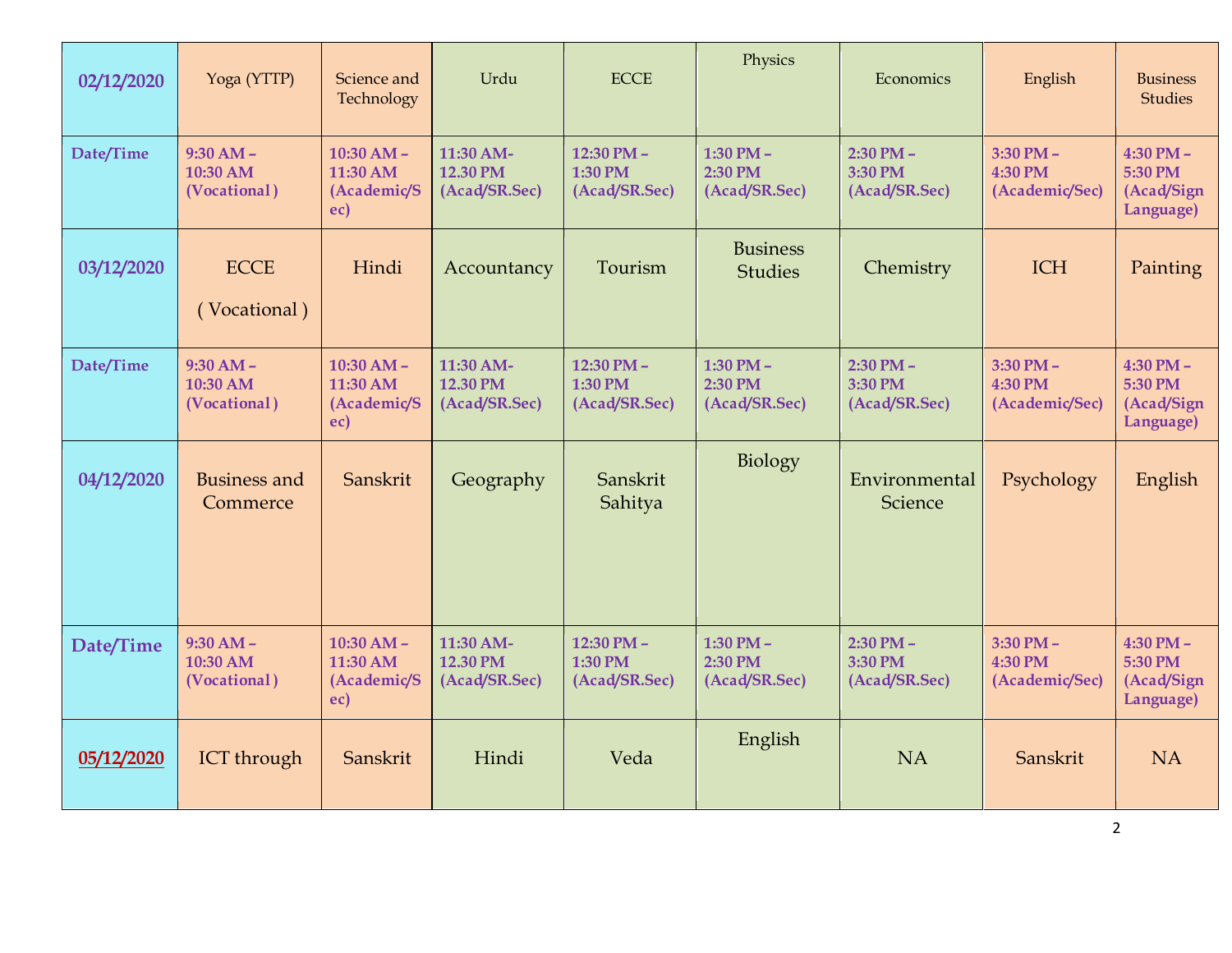|            |                                         | Vyakaran                                       |                                        | Adhyayan                               |                                         |                                           | Sahitya                                    |                                                     |
|------------|-----------------------------------------|------------------------------------------------|----------------------------------------|----------------------------------------|-----------------------------------------|-------------------------------------------|--------------------------------------------|-----------------------------------------------------|
|            |                                         |                                                |                                        |                                        |                                         |                                           |                                            |                                                     |
| Date/Time  | $9:30 AM -$<br>10:30 AM<br>(Vocational) | $10:30 AM -$<br>11:30 AM<br>(Academic/S<br>ec) | 11:30 AM-<br>12.30 PM<br>(Acad/SR.Sec) | 12:30 PM -<br>1:30 PM<br>(Acad/SR.Sec) | 1:30 PM $-$<br>2:30 PM<br>(Acad/SR.Sec) | $2:30$ PM $-$<br>3:30 PM<br>(Acad/SR.Sec) | $3:30$ PM $-$<br>4:30 PM<br>(Academic/Sec) | $4:30$ PM $-$<br>5:30 PM<br>(Acad/Sign<br>Language) |
| 06/12/2020 | <b>CRM Domestic</b><br>Voice            | Hindustan<br><i>i</i> Music                    | Bharatiya<br>Darshan                   | Military<br><b>Studies</b>             | Sanskrit                                | Painting                                  | Veda Adhyan                                | <b>NA</b>                                           |
| Date/Time  | $9:30 AM -$<br>10:30 AM<br>(Vocational) | $10:30 AM -$<br>11:30 AM<br>(Academic/S<br>ec) | 11:30 AM-<br>12.30 PM<br>(Acad/SR.Sec) | 12:30 PM -<br>1:30 PM<br>(Acad/SR.Sec) | 1:30 PM $-$<br>2:30 PM<br>(Acad/SR.Sec) | $2:30$ PM $-$<br>3:30 PM<br>(Acad/SR.Sec) | $3:30$ PM $-$<br>4:30 PM<br>(Academic/Sec) | $4:30$ PM $-$<br>5:30 PM<br>(Acad/Sign<br>Language) |
| 07/12/2020 | Retail                                  | Urdu                                           | <b>Mathematics</b>                     | Political<br>Science                   | History                                 | Computer<br>Science                       | Economics                                  | <b>NA</b>                                           |
| Date/Time  | $9:30 AM -$<br>10:30 AM<br>(Vocational) | $10:30 AM -$<br>11:30 AM<br>(Academic/S<br>ec) | 11:30 AM-<br>12.30 PM<br>(Acad/SR.Sec) | 12:30 PM -<br>1:30 PM<br>(Acad/SR.Sec) | 1:30 PM $-$<br>2:30 PM<br>(Acad/SR.Sec) | $2:30$ PM $-$<br>3:30 PM<br>(Acad/SR.Sec) | $3:30$ PM $-$<br>4:30 PM<br>(Academic/Sec) | $4:30$ PM $-$<br>5:30 PM<br>(Acad/Sign<br>Language) |
| 08/12/2020 | Yoga                                    | Home<br>Science                                | <b>CBC</b>                             | Psychology                             | Economics                               | Sanskrit<br>Sahitya                       | <b>Social Science</b>                      | <b>NA</b>                                           |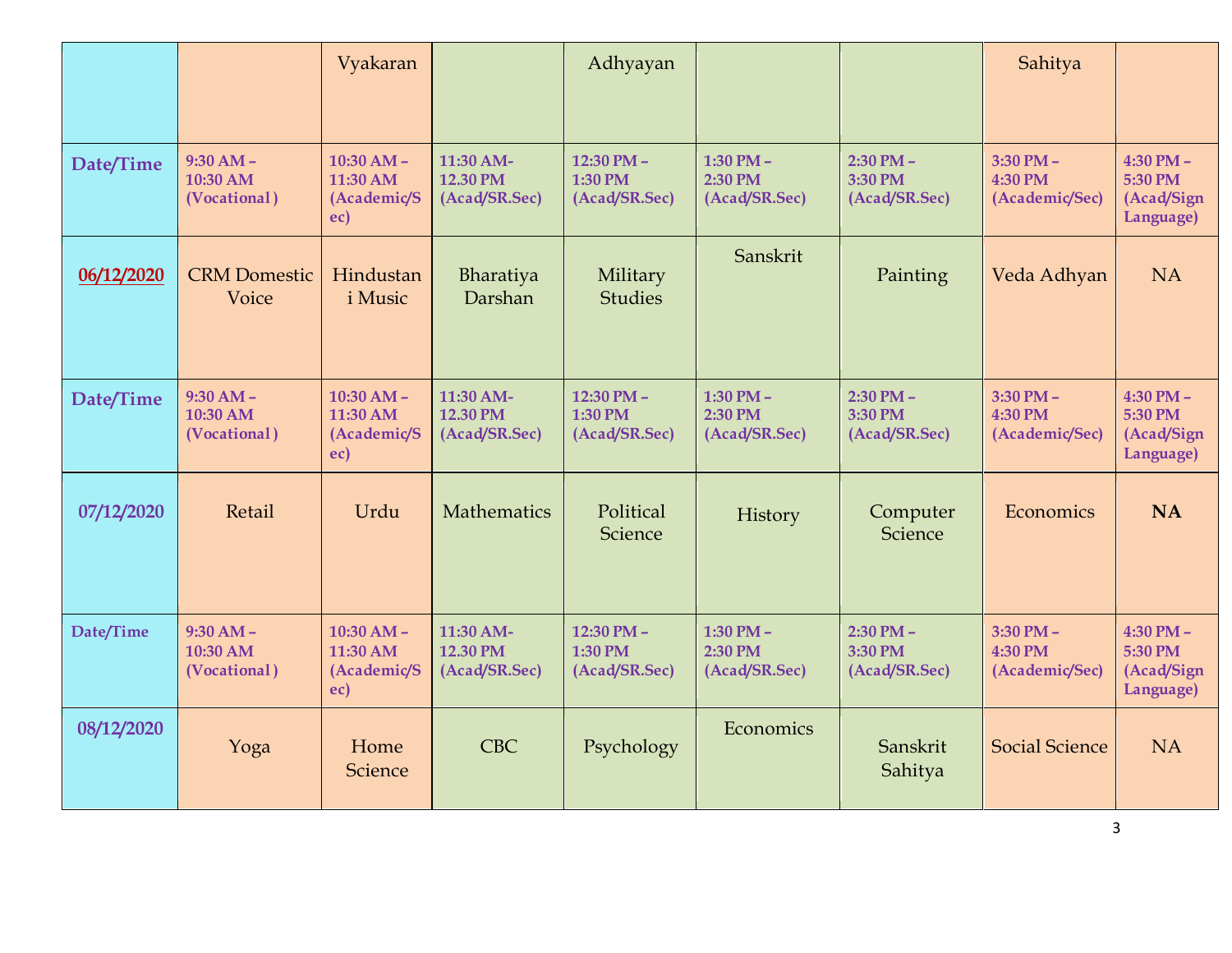| Date/Time  | $9:30 AM -$<br>10:30 AM<br>(Vocational) | $10:30 AM -$<br>11:30 AM<br>(Academic/S<br>ec) | 11:30 AM-<br>12.30 PM<br>(Acad/SR.Sec) | 12:30 PM -<br>1:30 PM<br>(Acad/SR.Sec) | 1:30 PM $-$<br>2:30 PM<br>(Acad/SR.Sec) | $2:30$ PM $-$<br>3:30 PM<br>(Acad/SR.Sec) | $3:30$ PM $-$<br>4:30 PM<br>(Academic/Sec) | $4:30$ PM $-$<br>5:30 PM<br>(Acad/Sign<br>Language) |
|------------|-----------------------------------------|------------------------------------------------|----------------------------------------|----------------------------------------|-----------------------------------------|-------------------------------------------|--------------------------------------------|-----------------------------------------------------|
| 09/12/2020 | <b>YTTP</b>                             | Science and<br>Technology                      | Mass<br>Communication                  | Urdu                                   | Physics                                 | Library and<br>Information<br>Science     | Carnatic<br>Music                          | <b>Business</b><br>studies                          |
| Date/Time  | $9:30 AM -$<br>10:30 AM<br>(Vocational) | $10:30 AM -$<br>11:30 AM<br>(Academic/S<br>ec) | 11:30 AM-<br>12.30 PM<br>(Acad/SR.Sec) | 12:30 PM -<br>1:30 PM<br>(Acad/SR.Sec) | 1:30 PM $-$<br>2:30 PM<br>(Acad/SR.Sec) | $2:30$ PM $-$<br>3:30 PM<br>(Acad/SR.Sec) | $3:30$ PM $-$<br>4:30 PM<br>(Academic/Sec) | $4:30$ PM $-$<br>5:30 PM<br>(Acad/Sign<br>Language) |
| 10/12/2020 | <b>Business and</b><br>Commerce         | Hindi                                          | Home<br>Science                        | <b>ECCE</b>                            | Tourism                                 | <b>Business</b><br><b>Studies</b>         | Psychology                                 | Painting                                            |
| Date/Time  | $9:30 AM -$<br>10:30 AM<br>(Vocational) | $10:30 AM -$<br>11:30 AM<br>(Academic/S<br>ec) | 11:30 AM-<br>12.30 PM<br>(Acad/SR.Sec) | 12:30 PM -<br>1:30 PM<br>(Acad/SR.Sec) | 1:30 PM $-$<br>2:30 PM<br>(Acad/SR.Sec) | $2:30$ PM $-$<br>3:30 PM<br>(Acad/SR.Sec) | $3:30$ PM $-$<br>4:30 PM<br>(Academic/Sec) | $4:30$ PM $-$<br>5:30 PM<br>(Acad/Sign<br>Language) |
| 11/12/2020 | Computer and<br>IT                      | Sanskrit                                       | Sociology                              | Physical<br>Education<br>and Yog       | Biology                                 | Accountancy                               | Mathematics                                | English                                             |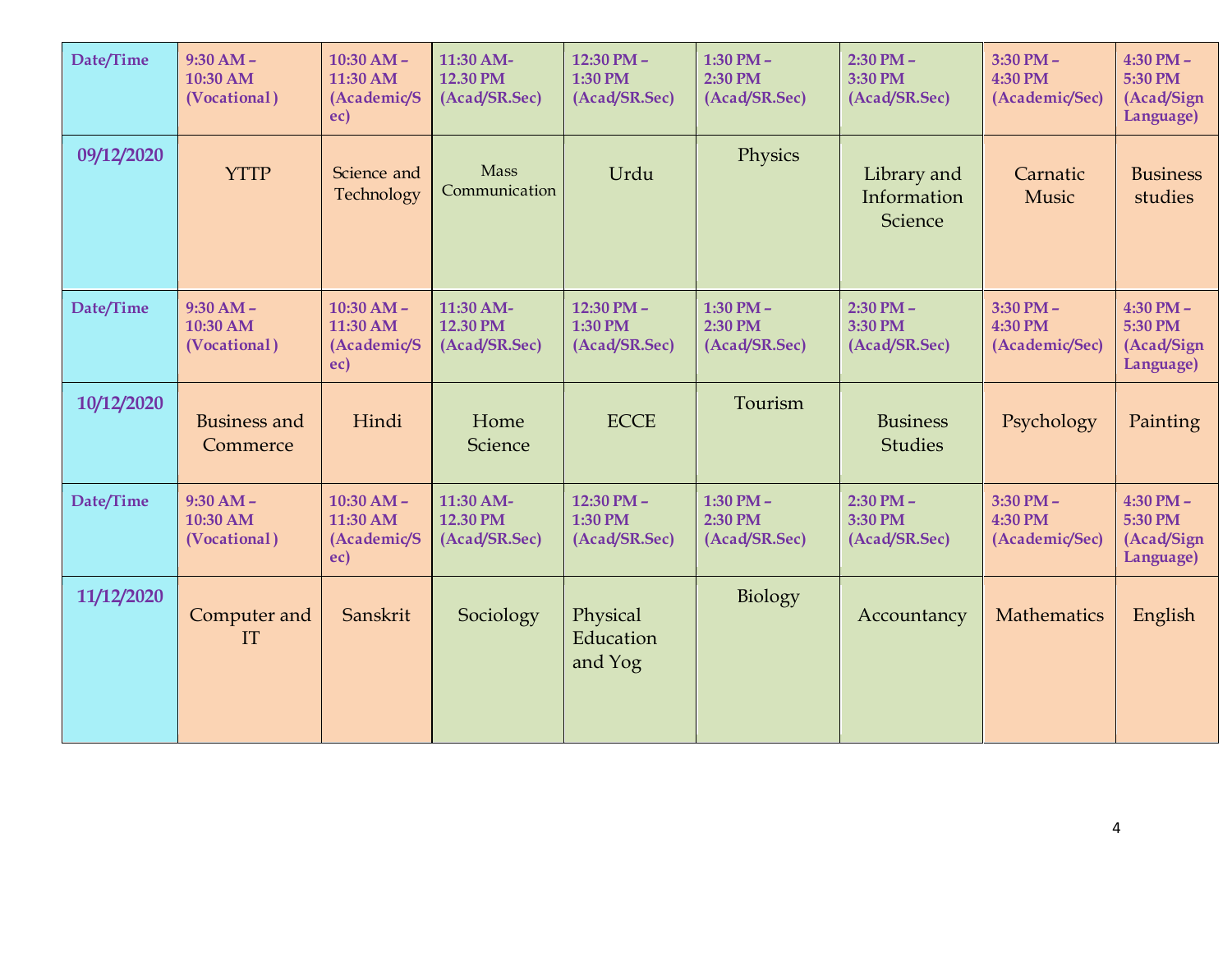| Date/Time  | $9:30 AM -$<br>10:30 AM<br>(Vocational) | $10:30$ AM -<br>11:30 AM<br>(Academic/S<br>ec) | 11:30 AM-<br>12.30 PM<br>(Acad/SR.Sec) | 12:30 PM -<br>1:30 PM<br>(Acad/SR.Sec) | 1:30 PM $-$<br>2:30 PM<br>(Acad/SR.Sec) | $2:30$ PM $-$<br>3:30 PM<br>(Acad/SR.Sec) | $3:30$ PM $-$<br>4:30 PM<br>(Academic/Sec) | $4:30$ PM $-$<br>5:30 PM<br>(Acad/Sign<br>Language) |
|------------|-----------------------------------------|------------------------------------------------|----------------------------------------|----------------------------------------|-----------------------------------------|-------------------------------------------|--------------------------------------------|-----------------------------------------------------|
| 12/12/2020 | <b>Dress</b><br>Designing               | Sanskrit<br>Vyakaran                           | Bharatiya<br>Darshan                   | Veda<br>Adhyayan                       | English                                 | <b>NA</b>                                 | English                                    | <b>NA</b>                                           |
| Date/Time  | $9:30 AM -$<br>10:30 AM<br>(Vocational) | $10:30 AM -$<br>11:30 AM<br>(Academic/S<br>ec) | 11:30 AM-<br>12.30 PM<br>(Acad/SR.Sec) | 12:30 PM -<br>1:30 PM<br>(Acad/SR.Sec) | 1:30 PM $-$<br>2:30 PM<br>(Acad/SR.Sec) | $2:30$ PM $-$<br>3:30 PM<br>(Acad/SR.Sec) | $3:30$ PM $-$<br>4:30 PM<br>(Academic/Sec) | $4:30$ PM $-$<br>5:30 PM<br>(Acad/Sign<br>Language) |
| 13/12/2020 | Agriculture<br>and Animal<br>Husbandry  | Hindustan<br><i>i</i> Music                    | Sanskrit<br>Vyakaran                   | Military<br><b>Studies</b>             | Geography                               | Economics                                 | Veda Adhyan                                | <b>NA</b>                                           |
| Date/Time  | $9:30 AM -$<br>10:30 AM<br>(Vocational) | $10:30 AM -$<br>11:30 AM<br>(Academic/S<br>ec) | 11:30 AM-<br>12.30 PM<br>(Acad/SR.Sec) | 12:30 PM -<br>1:30 PM<br>(Acad/SR.Sec) | 1:30 PM $-$<br>2:30 PM<br>(Acad/SR.Sec) | $2:30$ PM $-$<br>3:30 PM<br>(Acad/SR.Sec) | $3:30$ PM $-$<br>4:30 PM<br>(Academic/Sec) | $4:30$ PM $-$<br>5:30 PM<br>(Acad/Sign<br>Language) |
| 14/12/2020 | <b>ECCE</b>                             | Urdu                                           | Library and<br>Information<br>Science  | History                                | Sanskrit                                | Sanskrit<br>Sahitya                       | Economics                                  | <b>NA</b>                                           |
| Date/Time  | $9:30 AM -$<br>10:30 AM<br>(Vocational) | $10:30 AM -$<br>11:30 AM<br>(Academic/S<br>ec) | 11:30 AM-<br>12.30 PM<br>(Acad/SR.Sec) | 12:30 PM -<br>1:30 PM<br>(Acad/SR.Sec) | 1:30 PM $-$<br>2:30 PM<br>(Acad/SR.Sec) | $2:30$ PM $-$<br>3:30 PM<br>(Acad/SR.Sec) | $3:30$ PM $-$<br>4:30 PM<br>(Academic/Sec) | $4:30$ PM $-$<br>5:30 PM<br>(Acad/Sign<br>Language) |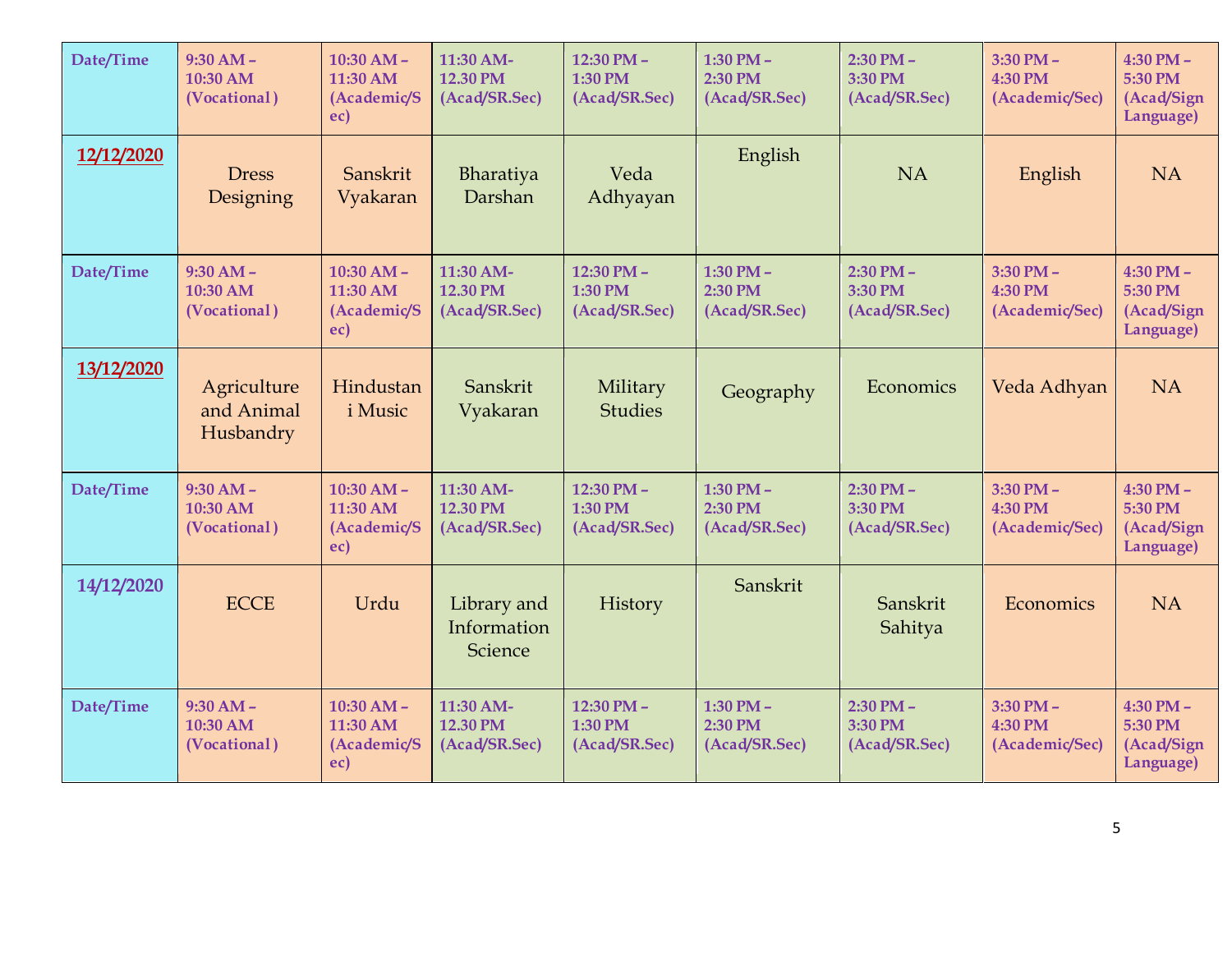| 15/12/2020 | Agriculture<br>and Animal<br>Husbandry      | Accountan<br>cy                                | Environment<br>al Science                   | Political<br>Science                   | Chemistry                                 | Hindi                                     | <b>Social Science</b>                      | <b>NA</b>                                           |
|------------|---------------------------------------------|------------------------------------------------|---------------------------------------------|----------------------------------------|-------------------------------------------|-------------------------------------------|--------------------------------------------|-----------------------------------------------------|
| Date/Time  | $9:30 AM -$<br>10:30 AM<br>(Vocational)     | $10:30 AM -$<br>11:30 AM<br>(Academic/S<br>ec) | 11:30 AM-<br>12.30 PM<br>(Acad/SR.Sec)      | 12:30 PM -<br>1:30 PM<br>(Acad/SR.Sec) | 1:30 PM $-$<br>2:30 PM<br>(Acad/SR.Sec)   | $2:30$ PM $-$<br>3:30 PM<br>(Acad/SR.Sec) | $3:30$ PM $-$<br>4:30 PM<br>(Academic/Sec) | $4:30$ PM $-$<br>5:30 PM<br>(Acad/Sign<br>Language) |
| 16/12/2020 | ICT                                         | Painting                                       | <b>Mass</b><br>Communicati<br><sub>on</sub> | Physics                                | Urdu                                      | Sociology                                 | <b>ICH</b>                                 | <b>Business</b><br><b>Studies</b>                   |
| Date/Time  | $9:30 AM -$<br>10:30 AM<br>(Vocational)     | $10:30 AM -$<br>11:30 AM<br>(Academic/S<br>ec) | 11:30 AM-<br>12.30 PM<br>(Acad/SR.Sec)      | 12:30 PM -<br>1:30 PM<br>(Acad/SR.Sec) | $1:30$ PM $-$<br>2:30 PM<br>(Acad/SR.Sec) | $2:30$ PM $-$<br>3:30 PM<br>(Acad/SR.Sec) | $3:30$ PM $-$<br>4:30 PM<br>(Academic/Sec) | $4:30$ PM -<br>5:30 PM<br>(Acad/Sign<br>Language)   |
| 17/12/2020 | Preservation of<br>Fruits and<br>Vegetables | Hindi                                          | <b>CBC</b>                                  | Psychology                             | Introduction to<br>Law                    | <b>Business</b><br><b>Studies</b>         | Economics                                  | Painting                                            |
| Date/Time  | $9:30 AM -$<br>10:30 AM<br>(Vocational)     | $10:30 AM -$<br>11:30 AM<br>(Academic/S<br>ec) | 11:30 AM-<br>12.30 PM<br>(Acad/SR.Sec)      | 12:30 PM -<br>1:30 PM<br>(Acad/SR.Sec) | 1:30 PM $-$<br>2:30 PM<br>(Acad/SR.Sec)   | $2:30$ PM $-$<br>3:30 PM<br>(Acad/SR.Sec) | $3:30$ PM $-$<br>4:30 PM<br>(Academic/Sec) | $4:30$ PM $-$<br>5:30 PM<br>(Acad/Sign<br>Language) |
| 18/12/2020 | Insurance                                   | Data Entry<br>Operations                       | Sociology                                   | Tourism                                | Biology                                   | Mathematics                               | Psychology                                 | English                                             |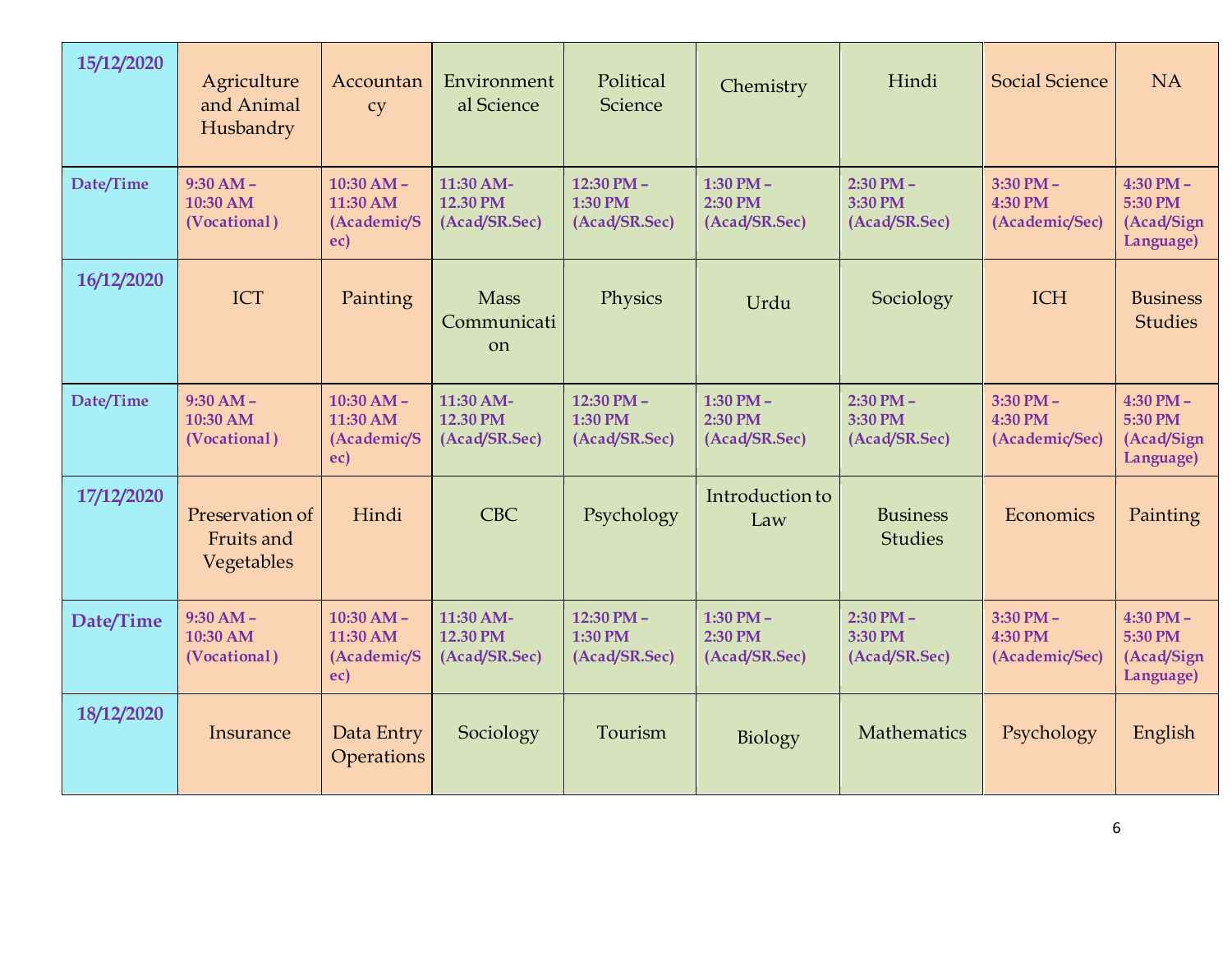| Date/Time  | $9:30 AM -$<br>10:30 AM<br>(Vocational) | $10:30 AM -$<br>11:30 AM<br>(Academic/S<br>ec) | 11:30 AM-<br>12.30 PM<br>Acad/SR.Sec   | 12:30 PM $-$<br>1:30 PM<br>Acad/SR.Sec | 1:30 PM $-$<br>2:30 PM<br>(Acad/SR.Sec) | $2:30$ PM $-$<br>3:30 PM<br>(Acad/SR.Sec) | $3:30$ PM $-$<br>4:30 PM<br>(Academic/Sec) | $4:30$ PM $-$<br>5:30 PM<br>(Acad/Sign<br>Language) |
|------------|-----------------------------------------|------------------------------------------------|----------------------------------------|----------------------------------------|-----------------------------------------|-------------------------------------------|--------------------------------------------|-----------------------------------------------------|
| 19/12/2020 | <b>Business and</b><br>Commerce         | Bharatiya<br>Darshan                           | Veda<br>Adhyayan                       | Home<br><b>Science</b>                 | English                                 | <b>NA</b>                                 | Sanskrit<br>Vyakaran                       |                                                     |
| Date/Time  | $9:30 AM -$<br>10:30 AM<br>(Vocational) | $10:30 AM -$<br>11:30 AM<br>(Academic/S<br>ec) | 11:30 AM-<br>12.30 PM<br>(Acad/SR.Sec) | 12:30 PM -<br>1:30 PM<br>(Acad/SR.Sec) | 1:30 PM $-$<br>2:30 PM<br>(Acad/SR.Sec) | $2:30$ PM $-$<br>3:30 PM<br>(Acad/SR.Sec) | $3:30$ PM $-$<br>4:30 PM<br>(Academic/Sec) | $4:30$ PM $-$<br>5:30 PM<br>(Acad/Sign<br>Language) |
| 20/12/2020 | Insurance                               | Carnatic<br>Music                              | Sanskrit<br>Vyakaran                   | Military<br>History                    | Economic                                | Bharatiya<br>Darshan                      | English                                    | <b>NA</b>                                           |
| Date/Time  | $9:30 AM -$<br>10:30 AM<br>(Vocational) | $10:30 AM -$<br>11:30 AM<br>(Academic/S<br>ec) | 11:30 AM-<br>12.30 PM<br>(Acad/SR.Sec) | 12:30 PM -<br>1:30 PM<br>(Acad/SR.Sec) | 1:30 PM $-$<br>2:30 PM<br>(Acad/SR.Sec) | $2:30$ PM $-$<br>3:30 PM<br>(Acad/SR.Sec) | $3:30$ PM $-$<br>4:30 PM<br>(Academic/Sec) | $4:30$ PM $-$<br>5:30 PM<br>(Acad/Sign<br>Language) |
| 21/12/2020 | Computer and<br>IT                      | Urdu                                           | Accountancy                            | History                                | Sanskrit                                | Mathematics                               | Science and<br>Technology                  | <b>NA</b>                                           |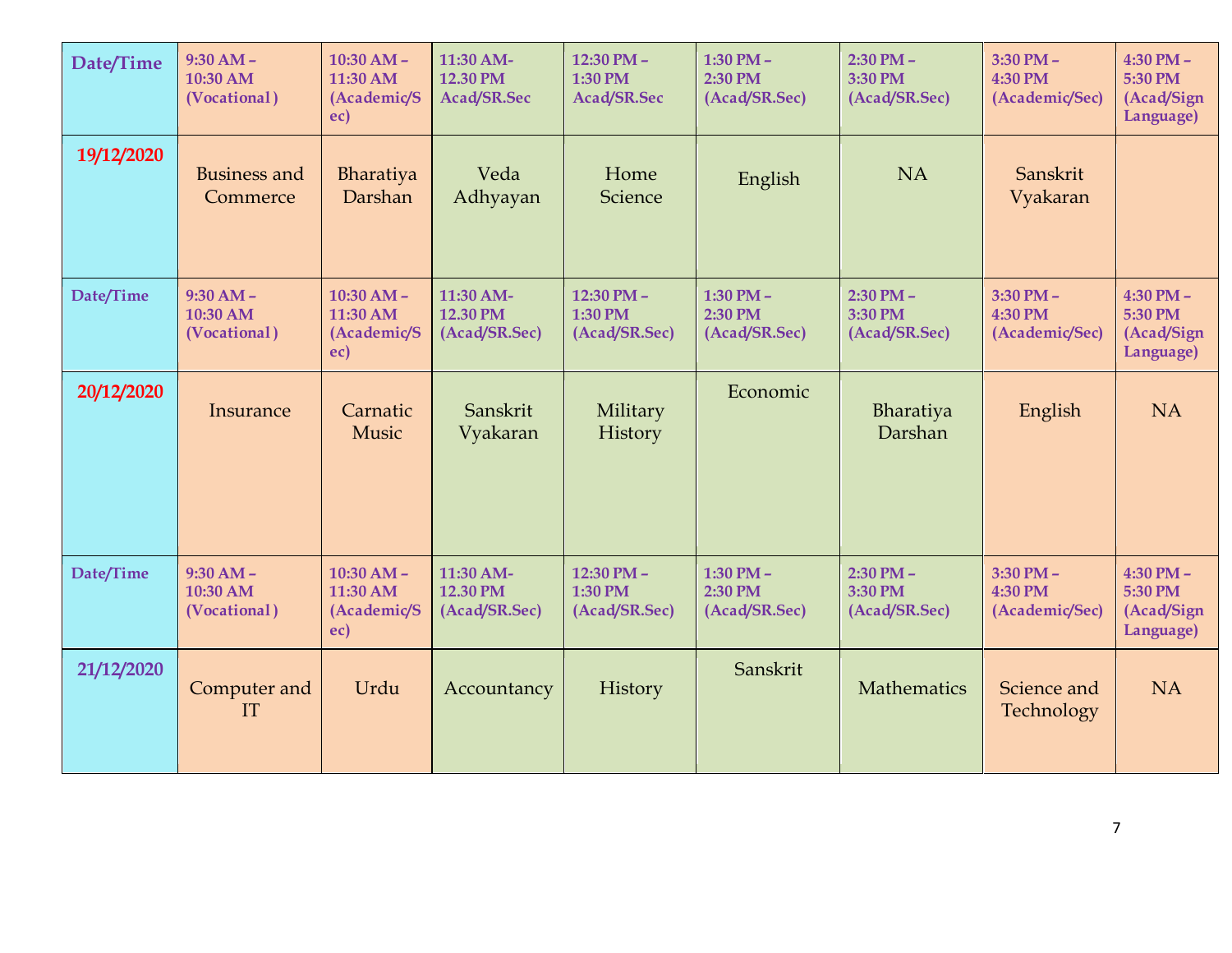| Date/Time  | $9:30 AM -$<br>10:30 AM<br>(Vocational) | $10:30$ AM $-$<br>11:30 AM<br>(Academic/S<br>ec) | 11:30 AM-<br>12.30 PM<br>(Acad/SR.Sec) | 12:30 PM -<br>1:30 PM<br>(Acad/SR.Sec)                                                 | 1:30 PM $-$<br>2:30 PM<br>(Acad/SR.Sec) | $2:30$ PM $-$<br>3:30 PM<br>(Acad/SR.Sec) | $3:30$ PM $-$<br>4:30 PM<br>(Academic/Sec) | $4:30$ PM $-$<br>5:30 PM<br>(Acad/Sign<br>Language) |
|------------|-----------------------------------------|--------------------------------------------------|----------------------------------------|----------------------------------------------------------------------------------------|-----------------------------------------|-------------------------------------------|--------------------------------------------|-----------------------------------------------------|
| 22/12/2020 | Agriculture<br>and Animal<br>Husbandry  | Painting                                         | Computer<br>Science                    | Biology<br>Political<br>Hindi<br>Science<br>1:30 PM $-$<br>12:30 PM -<br>$2:30$ PM $-$ |                                         |                                           | <b>Business</b><br><b>Studies</b>          | <b>NA</b>                                           |
| Date/Time  | $9:30 AM -$<br>10:30 AM<br>(Vocational) | $10:30$ AM $-$<br>11:30 AM<br>(Academic/S<br>ec) | 11:30 AM-<br>12.30 PM<br>(Acad/SR.Sec) | 1:30 PM<br>(Acad/SR.Sec)                                                               | 2:30 PM<br>(Acad/SR.Sec)                | 3:30 PM<br>(Acad/SR.Sec)                  | $3:30$ PM $-$<br>4:30 PM<br>(Academic/Sec) | $4:30$ PM $-$<br>5:30 PM<br>(Acad/Sign<br>Language) |
| 23/12/2020 | <b>Dress</b><br>Designing               | <b>Business</b><br><b>Studies</b>                | Data Entry<br>Operations               | Physics                                                                                | Urdu                                    | Geography                                 | <b>Mathematics</b>                         | <b>Business</b><br>studies                          |
| Date/Time  | $9:30 AM -$<br>10:30 AM<br>(Vocational) | $10:30$ AM $-$<br>11:30 AM<br>(Academic/S<br>ec) | 11:30 AM-<br>12.30 PM<br>(Acad/SR.Sec) | 12:30 PM -<br>1:30 PM<br>(Acad/SR.Sec)                                                 | 1:30 PM $-$<br>2:30 PM<br>(Acad/SR.Sec) | $2:30$ PM $-$<br>3:30 PM<br>(Acad/SR.Sec) | $3:30$ PM $-$<br>4:30 PM<br>(Academic/Sec) | $4:30$ PM $-$<br>5:30 PM<br>(Acad/Sign<br>Language) |
| 24/12/2020 | Agriculture<br>and animal<br>husbandry  | Sanskrit                                         | Home<br>Science                        | Introduction<br>to Law                                                                 | Painting                                | <b>Business</b><br><b>Studies</b>         | Hindustani<br>Music                        | Painting                                            |
| Date/Time  | $9:30 AM -$<br>10:30 AM<br>(Vocational) | $10:30$ AM $-$<br>11:30 AM<br>(Academic/S<br>ec) | 11:30 AM-<br>12.30 PM<br>(Acad/SR.Sec) | 12:30 PM -<br>1:30 PM<br>(Acad/SR.Sec)                                                 | 1:30 PM $-$<br>2:30 PM<br>(Acad/SR.Sec) | $2:30$ PM $-$<br>3:30 PM<br>(Acad/SR.Sec) | $3:30$ PM $-$<br>4:30 PM<br>(Academic/Sec) | $4:30$ PM $-$<br>5:30 PM<br>(Acad/Sign<br>Language) |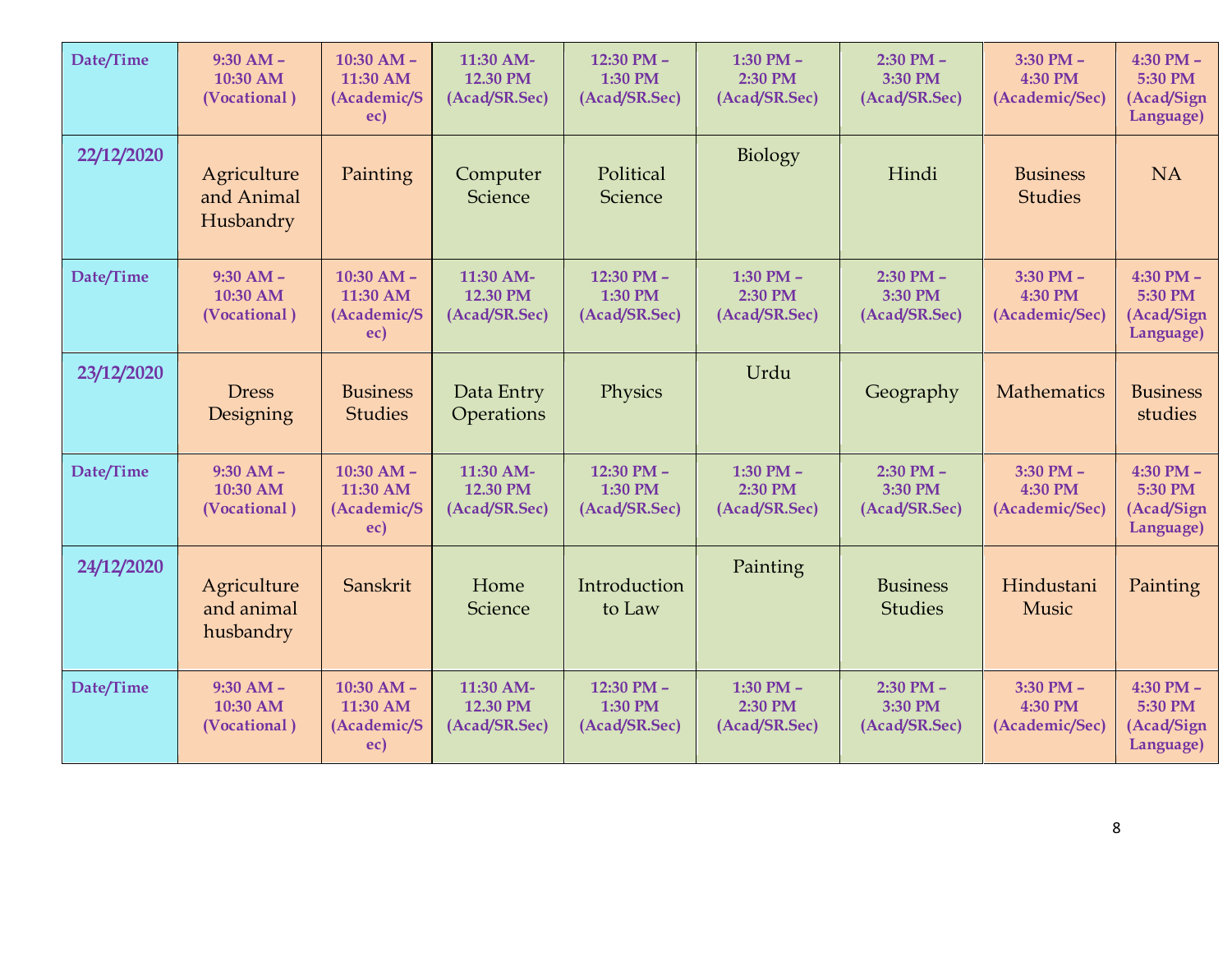| 25/12/2020 | Christmas Day (National Holiday)            |                                                  |                                            |                                        |                                         |                                           |                                                |                                                          |  |  |  |  |  |
|------------|---------------------------------------------|--------------------------------------------------|--------------------------------------------|----------------------------------------|-----------------------------------------|-------------------------------------------|------------------------------------------------|----------------------------------------------------------|--|--|--|--|--|
| 26/12/2020 | ICT                                         | Bharatiya<br>Darshan                             | Veda<br>Adhyayan                           | Chemistry                              | English                                 | <b>NA</b>                                 | Painting                                       | <b>NA</b>                                                |  |  |  |  |  |
| Date/Time  | $9:30$ AM -<br>10:30 AM<br>(Vocational)     | $10:30$ AM $-$<br>11:30 AM<br>(Academic/S<br>ec) | 11:30 AM-<br>12.30 PM<br>(Acad/SR.Se<br>c) | 12:30 PM -<br>1:30 PM<br>(Acad/SR.Sec) | 1:30 PM $-$<br>2:30 PM<br>(Acad/SR.Sec) | $2:30$ PM $-$<br>3:30 PM<br>(Acad/SR.Sec) | $3:30$ PM $-$<br>4:30 PM<br>(Academic/S<br>ec) | 4:30 PM $-$<br>5:30 PM<br>(Acad/Sign<br>Language)        |  |  |  |  |  |
| 27/12/2020 | Secretarial<br>Practice                     | <b>ICH</b>                                       | Sanskrit<br>Vyakaran                       | Military<br>History                    | Physical<br><b>Education</b> and<br>Yog | Psychology                                | Veda<br>Adhyan                                 | <b>NA</b>                                                |  |  |  |  |  |
| Date/Time  | $9:30$ AM -<br>10:30 AM<br>(Vocational)     | $10:30$ AM -<br>11:30 AM<br>(Academic/S<br>ec)   | 11:30 AM-<br>12.30 PM<br>(Acad/SR.Se<br>C) | 12:30 PM -<br>1:30 PM<br>(Acad/SR.Sec) | 1:30 PM $-$<br>2:30 PM<br>(Acad/SR.Sec) | $2:30$ PM $-$<br>3:30 PM<br>(Acad/SR.Sec) | $3:30$ PM $-$<br>4:30 PM<br>(Academic/S<br>ec) | 4:30 PM $-$<br>5:30 PM<br>(Acad/Sign<br>Language)        |  |  |  |  |  |
| 28/12/2020 | Preservation<br>of Fruits and<br>Vegetables | Home<br>Science                                  | Environme<br>ntal<br>Science               | History                                | Tourism                                 | <b>Mathematics</b>                        | Economics                                      | <b>NA</b>                                                |  |  |  |  |  |
| Date/Time  | $9:30 AM -$<br>10:30 AM<br>(Vocational)     | $10:30 AM -$<br>11:30 AM<br>(Academic/S<br>ec)   | 11:30 AM-<br>12.30 PM<br>(Acad/SR.Se<br>C) | 12:30 PM -<br>1:30 PM<br>(Acad/SR.Sec) | 1:30 PM $-$<br>2:30 PM<br>(Acad/SR.Sec) | $2:30$ PM $-$<br>3:30 PM<br>(Acad/SR.Sec) | $3:30$ PM $-$<br>4:30 PM<br>(Academic/S<br>ec) | $4:30$ PM $-$<br>5:30 PM<br>(Acad/Sign<br>Language)<br>9 |  |  |  |  |  |